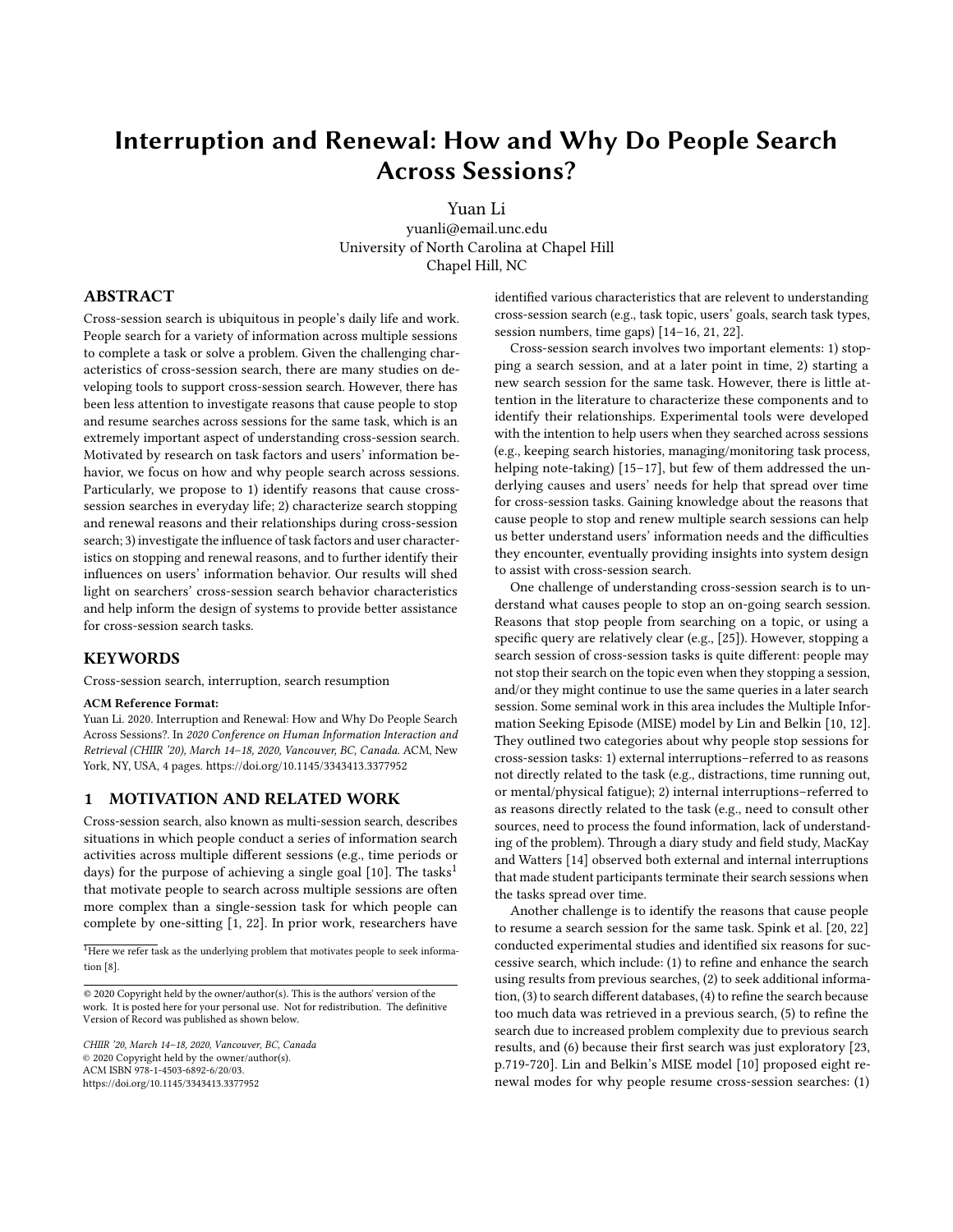<span id="page-1-0"></span>

Figure 1:Interruption and renewal in cross-session search. In this figure, the middle block represents a generic model of cross session search. The proposed research mainly focus on the stopping reasons, renew reasons, and relations with task factors and user characteristics, measured by information behaviors.

transmuting – the problem gets elaborated and changes from its original form to a transmuted form; (2) spawning – the problem spawns sub-problems; (3) transiting – the original problem transits to another, different problem; (4) rolling back – something that was thought to have been solved by a previous search turns out to be unresolved; (5) lost-treatment – "the information... once found, is not available in the treatment application stage" [\[11,](#page-3-14) p.396]; (6) unanswered – the problem was unanswered by previous searches; (7) cultivated – occurs when a searcher is trying to stay abreast of an area of interest; (8) anticipated – the information problem has not occurred yet, but is anticipated based on the current information. They further grouped these reasons into to categories: resumption renewal (1, 6, 7, 8), and resurgence renewal (2, 3, 4, 5) depending on whether the later search session is to continue the previously stopped session or to restart search because the problem "which has been resolved emerges or comes back again" [\[10,](#page-3-1) p. 40].

But, it is still unclear how we can conceptualize the stopping and renew reasons, how they relate to, and interact with each other, and how the relationships are reflected in users' information behavior, as well as how other influencing factors (such as task factors and user characteristics) would affect stopping and renewal reasons, during cross-session search in real-world settings.

# 2 RESEARCH QUESTIONS

Inspired by the existing literature, in particular information search  $(e.g., [2, 4, 6])$  $(e.g., [2, 4, 6])$  $(e.g., [2, 4, 6])$  $(e.g., [2, 4, 6])$  $(e.g., [2, 4, 6])$  $(e.g., [2, 4, 6])$  $(e.g., [2, 4, 6])$  and interruptions  $(e.g., [3, 7])$  $(e.g., [3, 7])$  $(e.g., [3, 7])$  $(e.g., [3, 7])$  $(e.g., [3, 7])$ , we propose to characterize stopping reasons and renewal reasons in cross-session search (as shown in the middle block of Figure [1\)](#page-1-0). The central part of the research is to characterize different types of reasons that cause people to stop an earlier search session, the reasons that lead them to search again later, and the relationships in between these. We will further focus on how task factors and user characteristics may influence these reasons, as well as how information behaviors may

be affected by the cross-session causes. Specifically, we propose to address the following three research questions:

RQ1: How and why do people search across sessions in their daily life and work? Previous research has provided insights about cross-session search in specific contexts (e.g., academic, corporate) and among specific populations (e.g., knowledge workers) [\[5,](#page-3-20) [14,](#page-3-5) [22\]](#page-3-3). A variety of characteristics of cross-session searches along different dimensions (e.g., task topics, timeline, search sessions, information keeping methods) have been found by different studies [\[1,](#page-3-2) [14](#page-3-5)[–16\]](#page-3-6). Our study is seeking to build on the results from prior work to update and extend our understanding of how cross-session searches manifest in real-world work tasks in people's everyday lives. More specifically, we focus on: 1) characterizing everyday tasks that lead people to search across multiple sessions; 2) discovering motivations for people to stop and later continue a search across multiple sessions; 3) identifying strategies people use to keep and transfer the information found across different sessions.

RQ2: Identify the characteristics of different types of stopping reasons and renewal reasons and their reflection in information behaviors during cross-session search. Spink [\[22\]](#page-3-3) identified six reasons why people conducted successive searches when they searched specific databases by assisted by intermediators. Lin and Belkin's MISE model [\[10\]](#page-3-1) theoretically outlined the crosssession search interruptions and renewal modes based on the review of the literature (see details in the Motivation section). Later studies found some examples with specific user groups (e.g., [\[14\]](#page-3-5)). However, additional, updated, research is needed about how these reasons occur and are manifested in real-world situations. Researchers in other areas (e.g., HCI, psychology, marketing) have found that interruption and its effects can be analyzed along different dimensions (e.g., sources, complexity, relevance, etc.) [\[19\]](#page-3-21), which provide insight into our study of stopping reasons in cross-session search. In the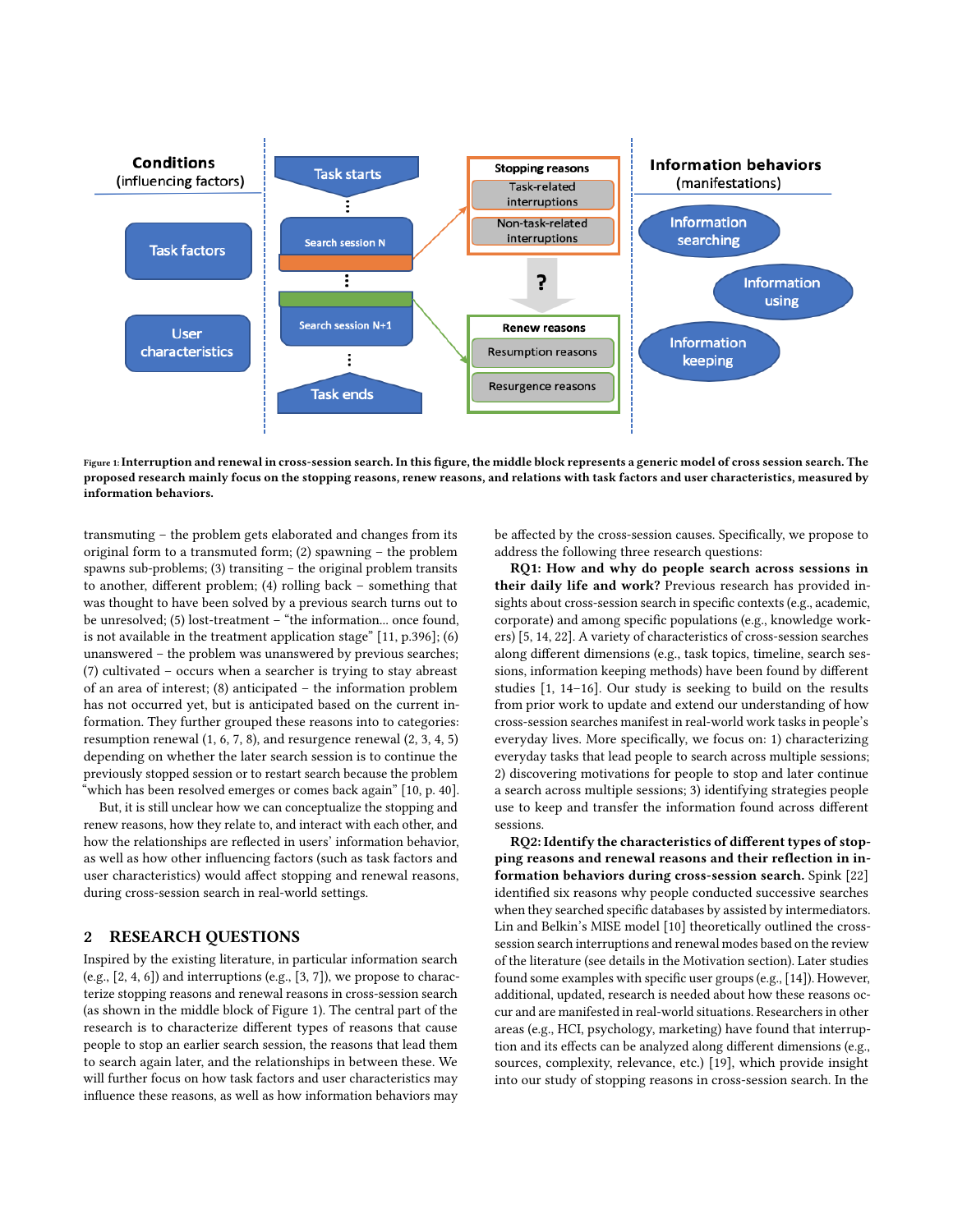proposed study, we will explore the features of these reasons and their relations within the cross-session search process, including 1) to identify the characteristics of different types of interruptions (stopping reasons) during cross-session search; 2) to discover the characteristics of different renewal reasons; 3) to shed light on the correlations of stopping reasons to renewal reasons (as shown in Figure [1\)](#page-1-0).

RQ3: Explore task factors and user characteristics leading to different types of search stopping and renewal reasons. Information search has long been found to be affected by many factors ranging from specific search systems to searchers' backgrounds. Researchers found that sub-task structures and searching across different devices have influences on users' cross-session search behavior (e.g., [\[13,](#page-3-22) [24\]](#page-3-23)). However, a systematic understanding of what task factors (e.g., task complexity, types of task goal, the timeline of tasks) and users' characteristics (e.g., prior knowledge, interests, cognition) affect the interruption/renewal reasons in cross-session search and the interaction between the reasons are still missing. Extending our previous work on understanding of the types of causes for searching across-session, we propose to investigate further the effects of 1) task factors on the stopping/renew reasons in crosssession search; 2) the users' characteristics on causing cross-session search; 3) the influence of task factors and users' characteristics on different stopping/renewal reasons.

# 3 PROGRESS MADE

RQ1 has been addressed in our preliminary study [\[9\]](#page-3-24). We conducted a crowdsourced survey to gain a broad understanding of real-world cross-session search characteristics, where a modified version of the Critical Incident Technique (CIT) was adapted to design survey questions. The purpose of using CIT is to systematically identify important aspects of an event that a person experienced [\[18\]](#page-3-25). The questionnaire contains four sections: 1) basic demographic information (e.g., age, gender, education background), 2) questions about a recent task, 3) questions about the most recent search session they conducted for the task, 4) questions about the methods they used for keeping and transferring the information found between sessions. Our question formats include open-response questions, multiplechoice questions, and 7-point Likert-type questions. The survey required about 15-20 minutes to complete. We distributed our survey for two weeks using the Amazon Mechanical Turk service. We analyzed 110 responses and report our results in [\[9\]](#page-3-24).

Along with participants' self-reported quantitative data, we conducted a qualitative analysis of the open-ended questions. We found that: 1) cross-session work tasks (CSWTs) vary in topic and scope. They often tend to be more complex in terms of time period, number of searches, cognitive processes involved; 2) CSWTs often involve cross-device searching and consulting multiple information sources; 3) the causes of cross-session search vary, but some reasons are more popular than others (See Table [1](#page-2-0) and Table [2\)](#page-2-1) $^2$  $^2$ . A majority of our participants indicated stopping their session for a single reason while they often gave multiple reasons that together motivated them to restart their most recent search session. Our analysis also

Table 1: Task-related session stopping reasons

<span id="page-2-0"></span>

|                | . .                               |       |
|----------------|-----------------------------------|-------|
|                | Task related interruptions        | Freq. |
| $\mathbf{1}$   | Found all needed info             | 53    |
| 2              | Need to process the gathered info | 33    |
| 3              | Need to consult other sources     | 17    |
| $\overline{4}$ | Need to validate the found info   | 16    |
| 5              | No task-related reasons           | 8     |
| 6              | Task deadline approaching         | 4     |
| 7              | Cannot find needed info.          | 1     |
| 8              | Forgot the reason                 | 1     |
| 9              | Cannot complete task              | 0     |
|                |                                   |       |

<span id="page-2-1"></span>Table 2: Renewal reasons for the most recent search session

|                | General/specific                          | Freq.          |
|----------------|-------------------------------------------|----------------|
| 1              | Need to find specific information         | 87             |
| 2              | Need to find general knowledge            | 36             |
|                | Lin & Belkin MISE reasons                 |                |
| 3              | Cultivated (need to update)               | 24             |
| $\overline{4}$ | Unanswered problem                        | 19             |
| 5              | Spawning (sub-problems emerged)           | 17             |
| 6              | Rolling back (previous info did not work) | 9              |
| 7              | Transmuting (task was unclear)            | 7              |
| 8              | Information anticipated                   | $\mathfrak{D}$ |
| 9              | Other                                     | 1              |
| 10             | Lost treatment (need to re-find)          | 0              |

found that people reacquainted themselves by using many traditional strategies, including re-reading saved information, notes, completed work, and/or re-finding information. However, we also found reasons why reacquainting with previously found information may not be necessary in some types of renewing a search. These results suggest that participants were aware of the reasons that cause them to search for multiple sessions. Meanwhile, their needs for renewing another search session are often more complicated than just reviewing what they found before. And current search systems provide little help with the cross-session search.

The results from this initial study provides the necessary foundation for the proposed research: the analysis of task characteristics provides insights on different factors we should consider when analyzing the relationships between stopping/renewal reasons. Users' different reacquainting behavior and the underlying causes indicate that their information behavior could vary across sessions and may relate to the reasons why they stopped and restarted.

### 4 PLAN FOR FUTURE STUDY

RQ2 and RQ3 will be the central part of the proposed dissertation. I plan to conduct a diary study by employing a combination of different data collection instruments, including 1) pre/post-task questionnaires, 2) search log data, 3) diaries of relative search and working experiences about the task, and 4) interviews. To emphasize, by using a diary study, we want to collect stopping and renewal reasons for different search sessions as they happen naturally. Unlike in laboratory study, the participants will conduct their searches at their own pace without designed interventions. After each search session, the participants will use a web-based diary to record: the reasons for starting the session, the information they looked for, how they (would) use the information for completing their tasks,

<span id="page-2-2"></span> $^{2}$ In the survey, people can choose multiple options for reasons causing them to start or stop the most recent search session. Therefore, the sums of the frequency in both tables are larger than 110.